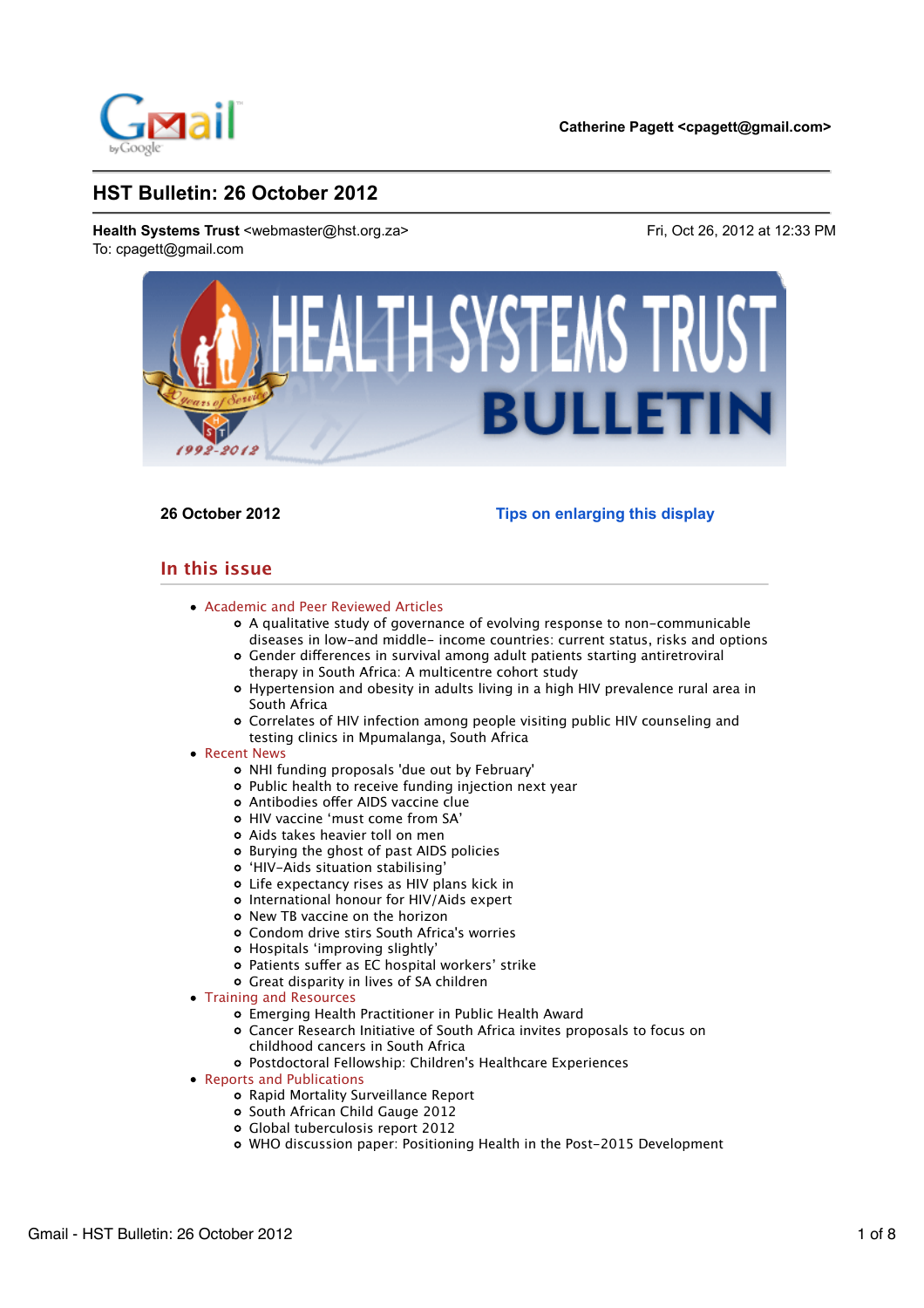- Agenda
- Conferences
	- o Second Global Symposium on Health Systems Research
	- Second Southern Africa Conference on Children's Rights
	- SA HIV Clinicians Society Conference 2012
	- o Society of Midwives of South Africa 2012 Congress
	- Global Maternal Health Conference 2013
- Iob Opportunities
	- AHP African Health Placements FACILITATORS: Supporting PHC Re-engineering through strengthening PHC management teams - Health Systems Trust
	- RHAP Programme Manager: Rural-Proofing Policy and Budgeting (RPB) Programme for Improved Access to Quality Health Care in Rural South Africa - Wits Health Consortium

# **Academic and Peer Reviewed Articles**

# **A qualitative study of governance of evolving response to non-communicable diseases in low-and middle- income countries: current status, risks and options**

*Manju Rani, Sharmin Nusrat and Laura H Hawken. BMC Public Health 2012, 12:877. Published: 16 October 2012.*

Segmented service delivery with consequent inefficiencies in health systems was one of the main concerns raised during scaling up of disease-specific programs in the last two decades. The organized response to NCD is in infancy in most LMICs with little evidence on how the response is evolving in terms of institutional arrangements and policy development processes...Read More »

Source: http://www.biomedcentral.com/1471-2458/12/877/abstract [Accessed: 26 October 2012]

### **back to top**

# **Gender differences in survival among adult patients starting antiretroviral therapy in South Africa: A multicentre cohort study**

*Cornell M, Schomaker M, Garone DB, Giddy J, Hoffmann CJ, et al. PLoS Med 9(9): e1001304. Published: 4 September 2012.*

Increased mortality among men on antiretroviral therapy (ART) has been documented but remains poorly understood. We examined the magnitude of and risk factors for gender differences in mortality on ART... Read More »

Source: http://www.plosmedicine.org/article/info%3Adoi%2F10.1371%2Fjournal.pmed.1001304 [Accessed: 26 October 2012]

### **back to top**

# **Hypertension and obesity in adults living in a high HIV prevalence rural area in South Africa**

*Abraham Malaza, Joel Mossong, Till Barnighausen, and Marie-Louise Newell. PLoS One. 2012; 7(10): e47761. Published: 17 October 2012.*

In countries with a high HIV prevalence, it is unknown how increased antiretroviral treatment and care (ART) coverage has affected the prevalence of overweight, obesity, and hypertension. We conducted a health survey in 2010 based on the WHO STEPwise approach in 14,198 adult resident participants of a demographic surveillance area in rural South Africa to investigate factors associated with hypertension and excess weight including HIV infection and ART status...Read More »

Source: http://www.ncbi.nlm.nih.gov/pmc/articles/PMC3474786/[Accessed: 26 October 2012]

# **back to top**

# **Correlates of HIV infection among people visiting public HIV counseling and testing clinics in Mpumalanga, South Africa**

*K Peltzer. Afr Health Sci. 2012 March; 12(1): 8–16.*

HIV voluntary counselling and testing (VCT) reduces high-risk sexual behaviour. Factors associated with HIV infection in VCT clients have not been well characterized in South Africa. A case-control study was carried out to determine the association between socio-demographic and HIV risk variables and HIV infection among people visiting HIV counseling and testing centers in two districts in Mpumalanga province, South Africa...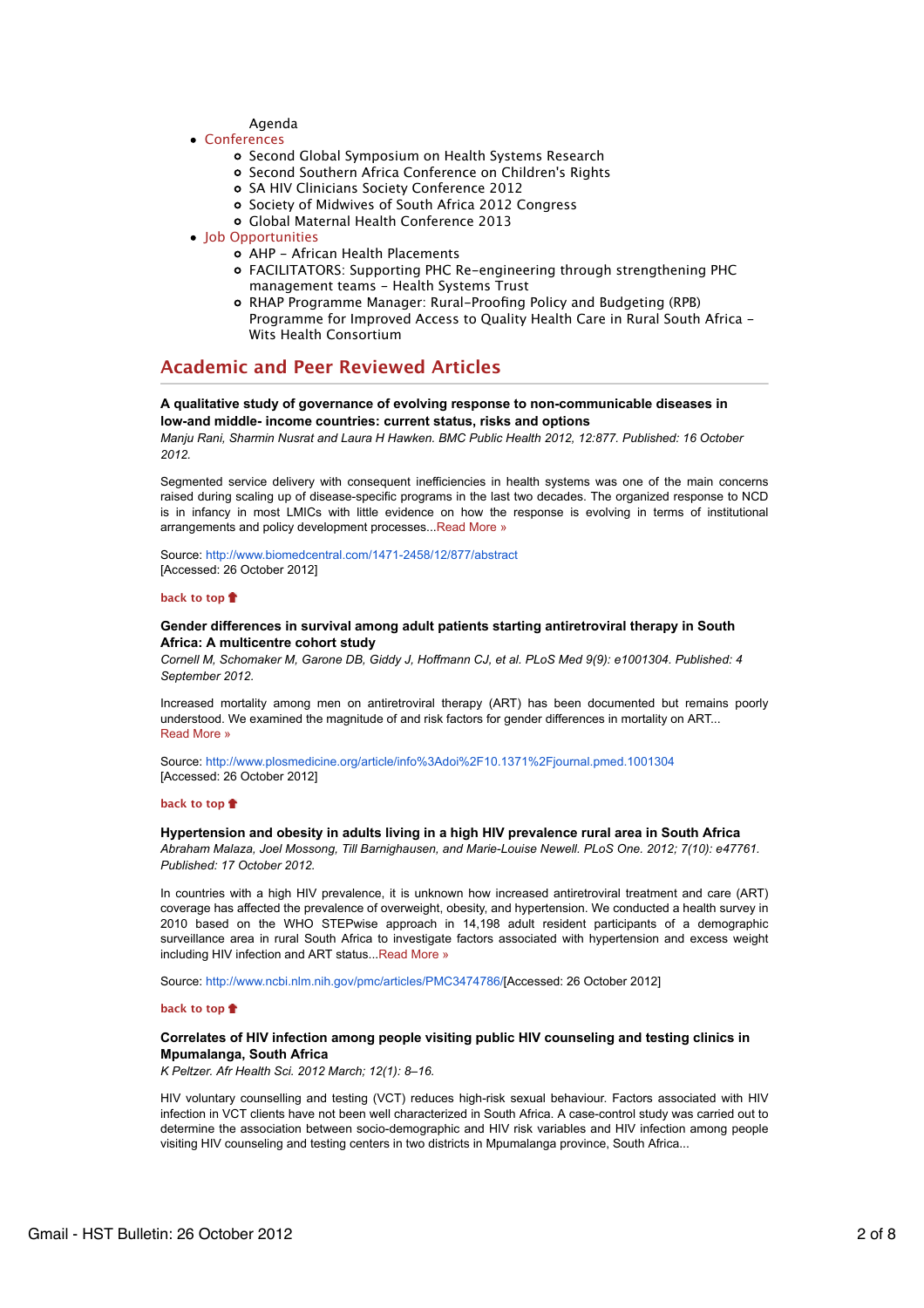### Read More »

Source: http://www.ncbi.nlm.nih.gov/pmc/articles/PMC3462509/ [Accessed: 26 October 2012]

**back to top**

# **Recent News**

# **NHI funding proposals 'due out by February'**

*Business Day. Published: 26 October 2012.*

The Treasury expects to publish its delayed discussion document on financing options for National Health Insurance (NHI) before next year's February budget, its head of public finance Andrew Donaldson said on Thursday. ...Read More »

Source: http://www.bdlive.co.za/[Accessed: 26 October 2012]

### **back to top**

# **Public health to receive funding injection next year**

*Business Day. Published: 25 October 2012.*

The Treasury is planning to increase the amount of money available to the public-health sector in next year's budget, despite the tight fiscal environment. ...Read More »

Source: http://www.bdlive.co.za/[Accessed: 26 October 2012]

### **back to top**

#### **Antibodies offer AIDS vaccine clue**

*Health-e News. Published: 22 October 2012.*

A response to the HI-Virus in two HIV positive women, which enabled them to make potent antibodies that would kill most of the HIV types from around the world, has provided South African reseachers with potential clues for the development of an AIDS vaccine ...Read More »

Source: http://www.health-e.org.za/news/article.php?uid=20033834[Accessed: 26 October 2012]

#### **back to top**

# **HIV vaccine 'must come from SA'**

*Business Day. Published: 23 October 2012.*

When an HIV vaccine is developed, it must come from South Africa and be available and affordable for all South Africans, Health Minister Aaron Motsoaledi said..Read More »

Source: http://www.bdlive.co.za[Accessed: 26 October 2012]

### **back to top**

#### **Aids takes heavier toll on men**

*Mail and Guardian. Published: 26 October 2012.*

Findings that appeared in PLOS Medicine suggest the gender differences in deaths of people on antiretrovirals in South Africa are not related to the HI virus ...Read More »

Source: http://mg.co.za/[Accessed: 26 October 2012]

# **back to top**

### **Burying the ghost of past AIDS policies**

*Business Day. Published: 25 October 2012.*

The government is finally laying the ghosts of the previous administration's HIV policies to rest. Figures released by the Medical Research Council (MRC) earlier this month show a surge in life expectancy largely attributable to the provision of antiretroviral drugs through the public health system..Read More »

Source: http://www.bdlive.co.za/[Accessed: 26 October 2012]

**back to top**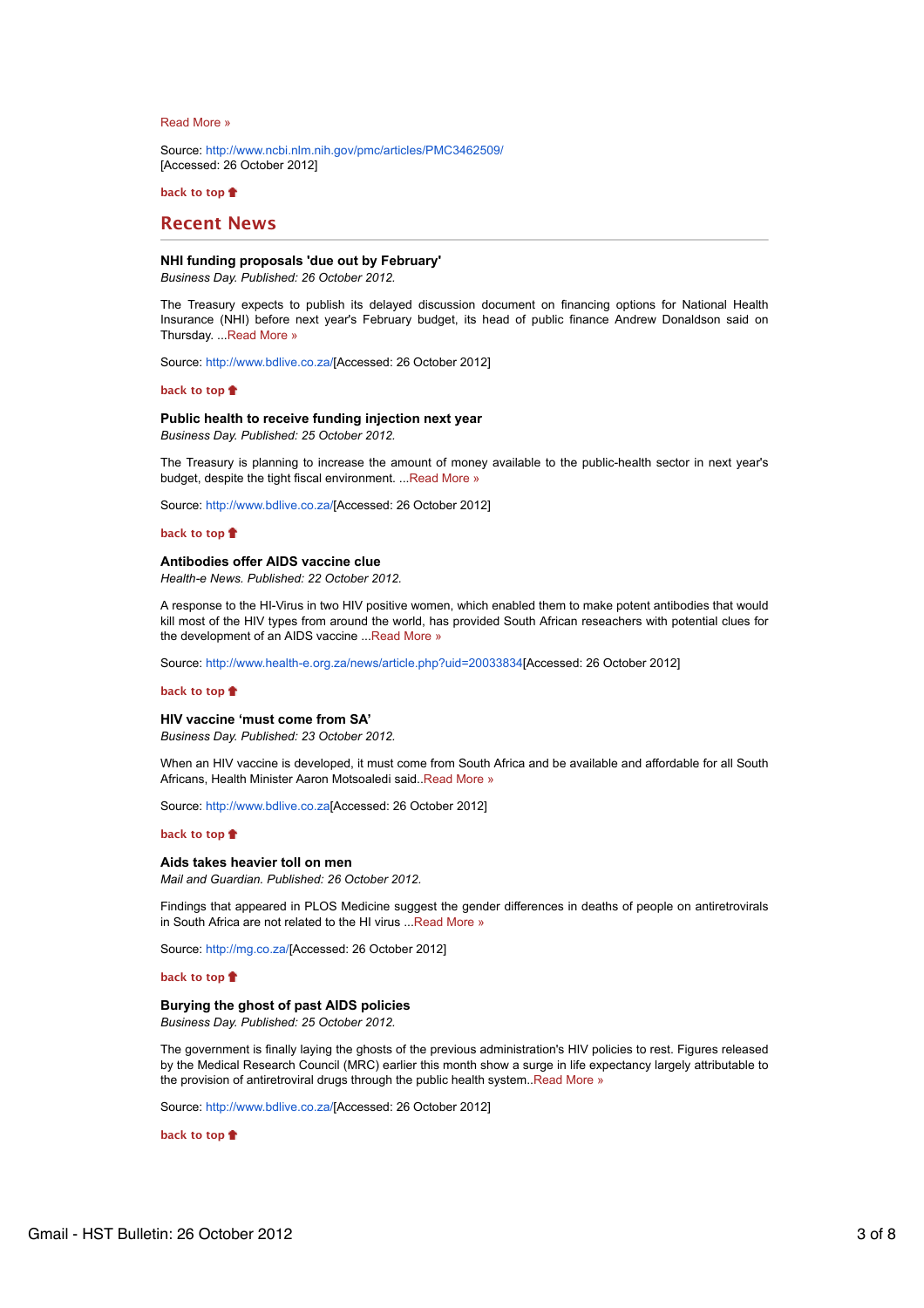### **'HIV/AIDS situation stabilising'**

*The New Age. Published: 18 October 2012.*

HIV/AIDS figures are stabilising throughout the country with the Department of Health saying more people are on antiretroviral (ARV) treatment. Acting director-general at the department, Yogan Pillay, told the health committee in Parliament...Read More »

Source: http://www.thenewage.co.za/66317-1007-53-HIVAids\_situation\_stabilising[Accessed: 26 October 2012]

### **back to top**

### **Life expectancy rises as HIV plans kick in**

*Business Day. Published: 18 October 2012.*

The government has made much better progress in improving life expectancy and reducing deaths among young children than it had hoped, largely due to the rapid expansion of its HIV-treatment programmes...Read More »

Source: http://www.bdlive.co.za/[Accessed: 26 October 2012]

### **back to top**

# **International honour for HIV/Aids expert**

*IOL. Published: 16 October 2012.*

World-renowned Durban scientist and researcher Professor Salim Abdool Karim, has been elected to the American Institute of Medicine as a foreign associate in recognition of his pioneering contributions to research into HIV prevention and treatment...Read More »

Source: http://www.iol.co.za[Accessed: 26 October 2012]

**back to top**

#### **New TB vaccine on the horizon**

*PlusNews. Published: 16 October 2012.*

A research team at Oxford University in the UK is very close to determining the efficacy of their new tuberculosis (TB) vaccine. If current clinical trials are successful, it will be the first new TB vaccine in almost a century... Read More »

Source: http://www.plusnews.org/[Accessed: 26 October 2012]

### **back to top**

# **Condom drive stirs South Africa's worries**

*The New Age. Published: 19 October 2012.*

A drive that would put more condoms in South Africa's classrooms has critics warning it will only stimulate sexual activity, a charge the country's health minister tells AFP is unfounded... Read More »

Source: http://www.thenewage.co.za/[Accessed: 26 October 2012]

### **back to top**

# **Hospitals 'improving slightly'**

*The New Age. Published: 23 October 2012.*

A study that engages citizens to monitor and track the service delivery problems in 22 government hospitals in KwaZulu-Natal shows a marginal improvement in some categories of service delivery...Read More »

Source: http://www.thenewage.co.za/[Accessed: 26 October 2012]

### **back to top**

# **Patients suffer as EC hospital workers' strike**

*Health-e News. Published: 18 October 2012.*

A wildcat strike has left patients at the Nelson Mandela Academic Hospital and surrounding clinics and hospitals without life-saving medicines and treatment....Read More »

Source: http://www.health-e.org.za/[Accessed: 26 October 2012]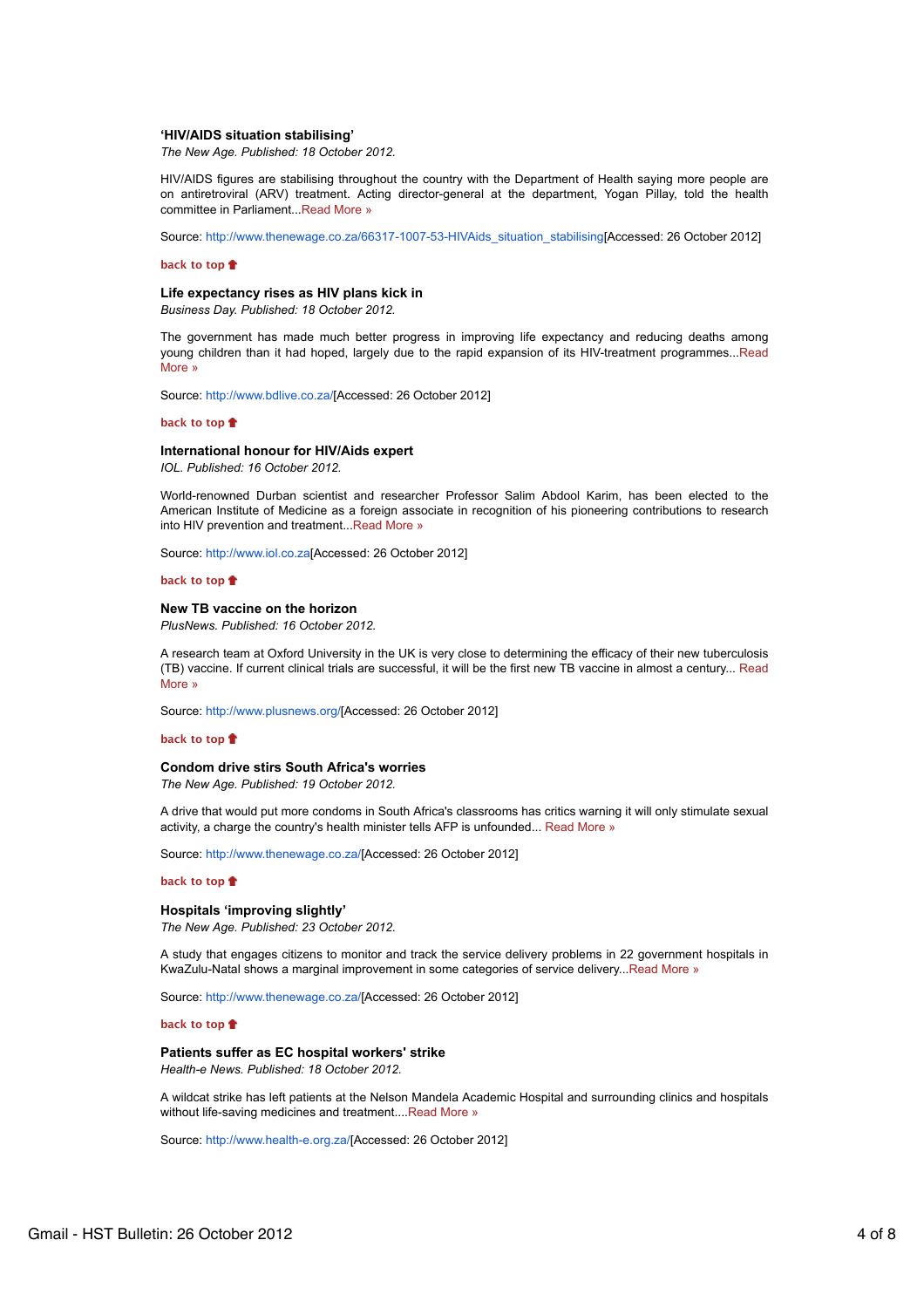# **back to top**

# **Great disparity in lives of SA children**

*Health-e News. Published: 18 October 2012.*

South African children have equal rights under the Constitution, but the worlds into which they are born and their opportunities in life are very unequal. This was the message Katharine Hall, senior researcher at the Children's Institute (CI) at the University of Cape Town... Read More »

Source: http://www.health-e.org.za[Accessed: 26 October 2012]

**back to top**

# **Training and Resources**

### **Emerging Health Practitioner in Public Health Award**

*Health Systems Trust Closing Date: 4 November 2012*

Health Systems Trust is pleased to announce the introduction of an annual Emerging Public Health Practitioner Award in recognition of the best article submitted by a young and emerging public health professional for inclusion in the South African Health Review (SAHR). Click Here>>

**back to top**

# **Cancer Research Initiative of South Africa invites proposals to focus on childhood cancers in South Africa**

*CARISA Closing Date: 11th January 2013*

Cancer Research Initiative of South Africa (CARISA) invites proposals for research in the fields of childhood cancer and prostate cancer screening. CARISA is a joint initiative between the South African Medical Research Council and the Cancer Association of South Africa. The purpose is to improve the health and well-being of South Africans by promoting, coordinating and facilitating cancer, and cancer-related, research. Click Here>>

#### **back to top**

### **Postdoctoral Fellowship: Children's Healthcare Experiences**

*Stellenbosch Faculty of Health Sciences Closing Date: 15 December 2012*

The postdoctoral project will focus on the qualitative analysis of the data, using well described and accepted qualitative assessment processes to add depth to the current study findings. An understanding of medical and healthcare terminology and the Western Cape public sector health system would aid developing the full potential of the data. The successful candidate will be expected to; draft a protocol for the qualitative analysis, carry out an appropriate literature review, carry out an analysis of a sample of the caregiver interviews data using appropriate tools, and write up the results in the form of a publishable paper or papers Click Here>>

# **back to top**

# **Reports and Publications**

### **Rapid Mortality Surveillance Report**

*Medical Research Council. Published: 2012.*

A Rapid Mortality Surveillance (RMS) system was established to monitor the trend in the number of deaths recorded on the national population register at a time when there was a substantial time lag in the causeof-death reports being produced by Stats SA. Click Here»

### **back to top**

# **South African Child Gauge 2012**

*University of Cape Town. Published: 2012*

The South African Child Gauge is published annually by the Children's Institute, University of Cape Town, to monitor government and civil society's progress towards realising children's rights. This issue focuses on children and inequality. Click Here»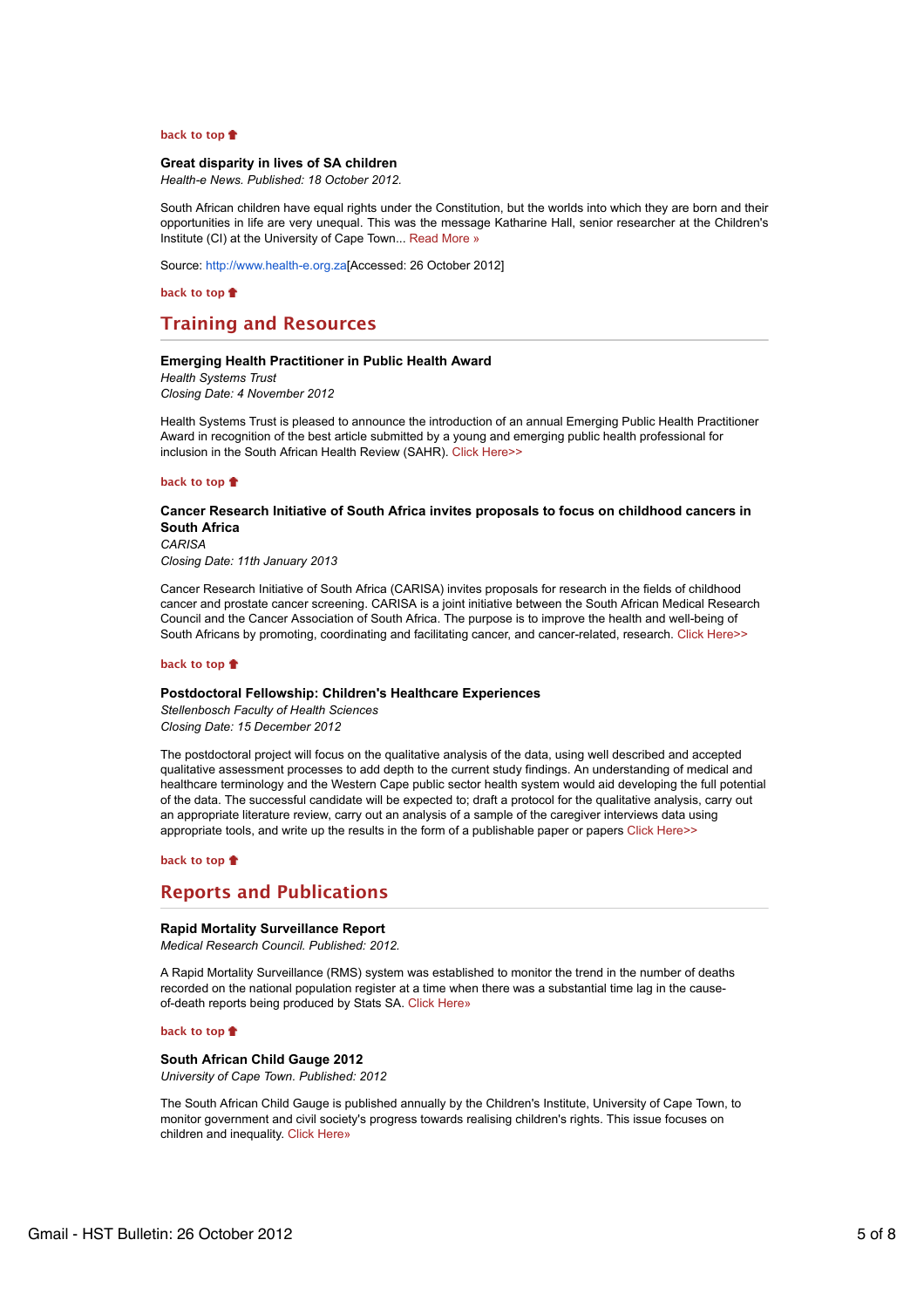# **back to top**

### **Global tuberculosis report 2012**

*World Health Organization. Published: 2012*

This is the seventeenth global report on tuberculosis (TB) published by WHO in a series that started in 1997. It provides a comprehensive and up-to-date assessment of the TB epidemic and progress in implementing and financing TB prevention, care and control at global, regional and country levels. Click Here»

### **back to top**

# **WHO discussion paper: Positioning Health in the Post-2015 Development Agenda**

*World Health Organization. Published: 2012*

This paper focuses on content, identifying a series of issues that need to be addressed in framing future health goals and discussing ways in which Universal Health Coverage might be used as a way of bringing all programmatic interests under an inclusive umbrella and explaining its relationship to the achievement of gains in healthy life expectancy. Click Here»

### **back to top**

# **Conferences**

# **Second Global Symposium on Health Systems Research**

*When: 31 October-3 November 2012 Where: Beijing, People's Republic of China URL: http://www.hsr-symposium.org*

The Symposium will focus on the science to accelerate universal health coverage around the world. It will cover three main themes: Knowledge Translation, State-of-the-Art Health Systems Research, and Health Systems Research Methodologies.

### **back to top**

### **Second Southern Africa Conference on Children's Rights**

*When: 1 - 2 November 2012 Where: Pan African Parliament in Midrand, Johannesburg, South Africa URL: http://childrensrightsconference2012.blogspot.com/*

On 1 – 2 November 2012, the Second Southern Africa Conference on child rights will be held at the Pan African Parliament in Midrand, Johannesburg, South Africa. The theme for this year's conference is: Building child rights movements in Southern Africa.

# **back to top**

### **SA HIV Clinicians Society Conference 2012**

*When: 25 - 28 November 2012 Venue: Cape Town International Convention Centre (CTICC,) Cape Town URL: http://www.hst.org.za/events/sa-hiv-clinicians-society-conference-2012*

The Conference will focus on clinical content, setting it apart from other conferences held to date in South Africa. Doctors, nurses, and pharmacists are welcome to attend the presentations of a stellar group of senior faculty from the region and abroad delivering talks relevant to clinical care.

# **back to top**

# **SOMSA 2012 Congress**

*When: 4 - 7 December 2012 Venue: St George Hotel, Tshwane URL: http://www.midwivessociety.co.za/congress/congress.html*

The Society of Midwives of South Africa (SOMSA) invites you to attend the SOMSA 2012 Congress from 4 - 7 December 2012 in Tshwane, Guateng. The theme of this year's congress is "A new dawn in Midwifery: Seeking new approaches towards 2015 and beyond".

### **back to top**

# **Global Maternal Health Conference 2013**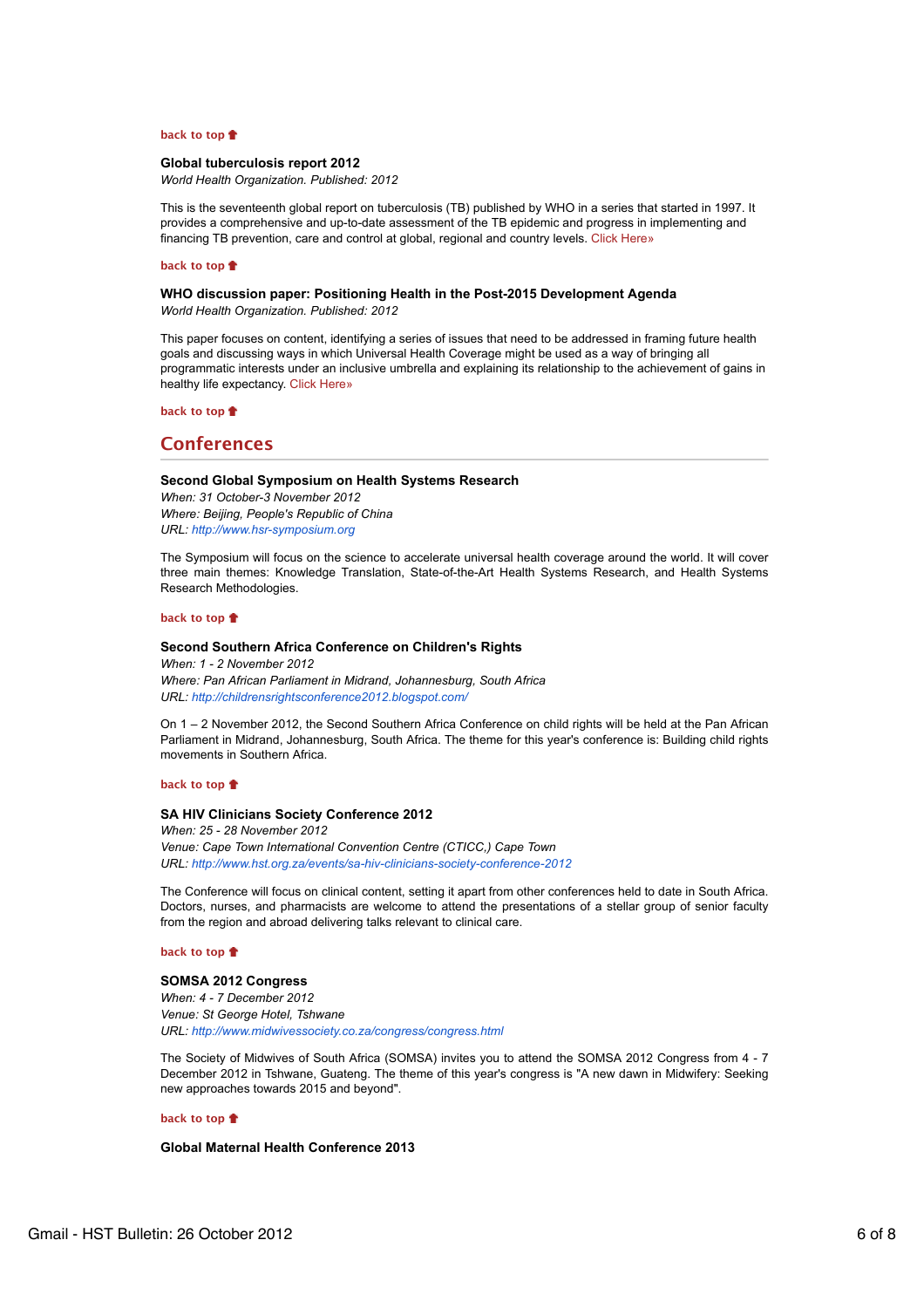*When: 15-17 January 2013 Venue: Dar es Salaam, Tanzania URL: http://maternalhealthtaskforce.org/conference/conference-website*

GMHC2013 is a technical conference for scientists, researchers, and policy-makers to network, share knowledge, and build on progress toward eradicating preventable maternal mortality and morbidity by improving quality of care.

**back to top**

# **Job Opportunities**

### **AHP - African Health Placements**

AHP is a not-for-profit project that aims to support the recruitment and retention of healthcare workers in South Africa. AHP is focused on assisting healthcare professionals make the right choice for their future in South Africa. No placement fees are charged. Please view the website for more details http://www.ahp.org.za or contact on 011 328 1300

#### **back to top**

# **FACILITATORS: Supporting PHC Re-engineering through strengthening PHC management teams** *Health Systems Trust Closing date: 30 October 2012*

Please view our website for more details http://www.hst.org.za

### **back to top**

# **RHAP Programme Manager: Rural-Proofing Policy and Budgeting (RPB) Programme for Improved Access to Quality Health Care in Rural South Africa** *Wits Health Consortium*

*Closing date: 9 November 2012*

Please view our website for more details http://www.hst.org.za

**back to top**

 $\bf{f}$  Health Systems Trust on facebook. Keep up to date with our activities and the latest news, events and publications on public health in southern Africa.Follow us at https://www.facebook.com/HealthSystemsTrust

> Forward this email to a friend. Not interested anymore? Unsubscribe. Health Systems Trust PO Box 808, Durban, 4000 Tel: 031 266 9090 Fax: 031 266 9199 Email: editor@hst.org.za

### Copyright and Disclaimer

The copyright in the compilation of this bulletin, its name and logo is owned by the Health Systems Trust. You may not reproduce this bulletin, or its name or the Health Systems Trust's logo or its trademarks including those of any other third party that appears in this bulletin, in any form, or for commercial purposes or for purposes of advertising, publicity, promotion, or in any other manner implying their endorsement, sponsorship of, or affiliation with any product or service, without the Health Systems Trust's prior express written permission. All information in this bulletin is provided in good faith but is relied upon entirely at your own risk. By making use of this bulletin and its information you agree to indemnify the Health Systems Trust, its Board of Trustees, Employees and Service Providers from all liability arising from its use.